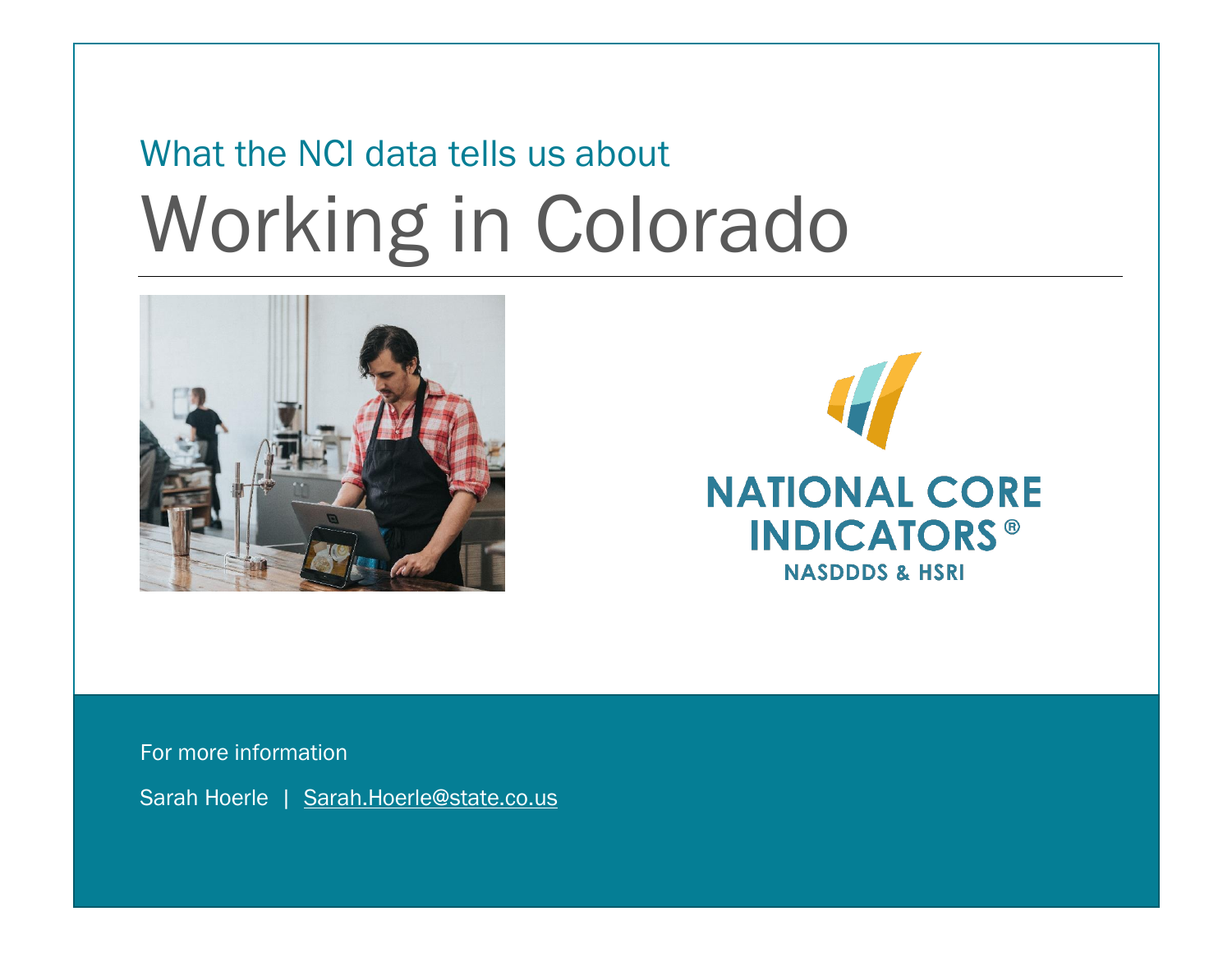## This report tells us about:

- What NCI tells us about people who work or want to work
- Why employment is important
- Where to find out more about employment in Colorado

# What is NCI?

Each year, NCI asks people with intellectual and developmental disabilities (IDD) and their families how they feel about their lives and the services they get. NCI uses surveys so that the same questions can be asked to people in all NCI states.

# Who is surveyed?

Each year people in many states take part in an NCI meeting. Every year a new group of people are asked to meet. During the meeting, people are asked the NCI survey questions. Questions are asked to the person who gets services from the state. For some questions, a family member, friend, or staff member who knows the person well can answer.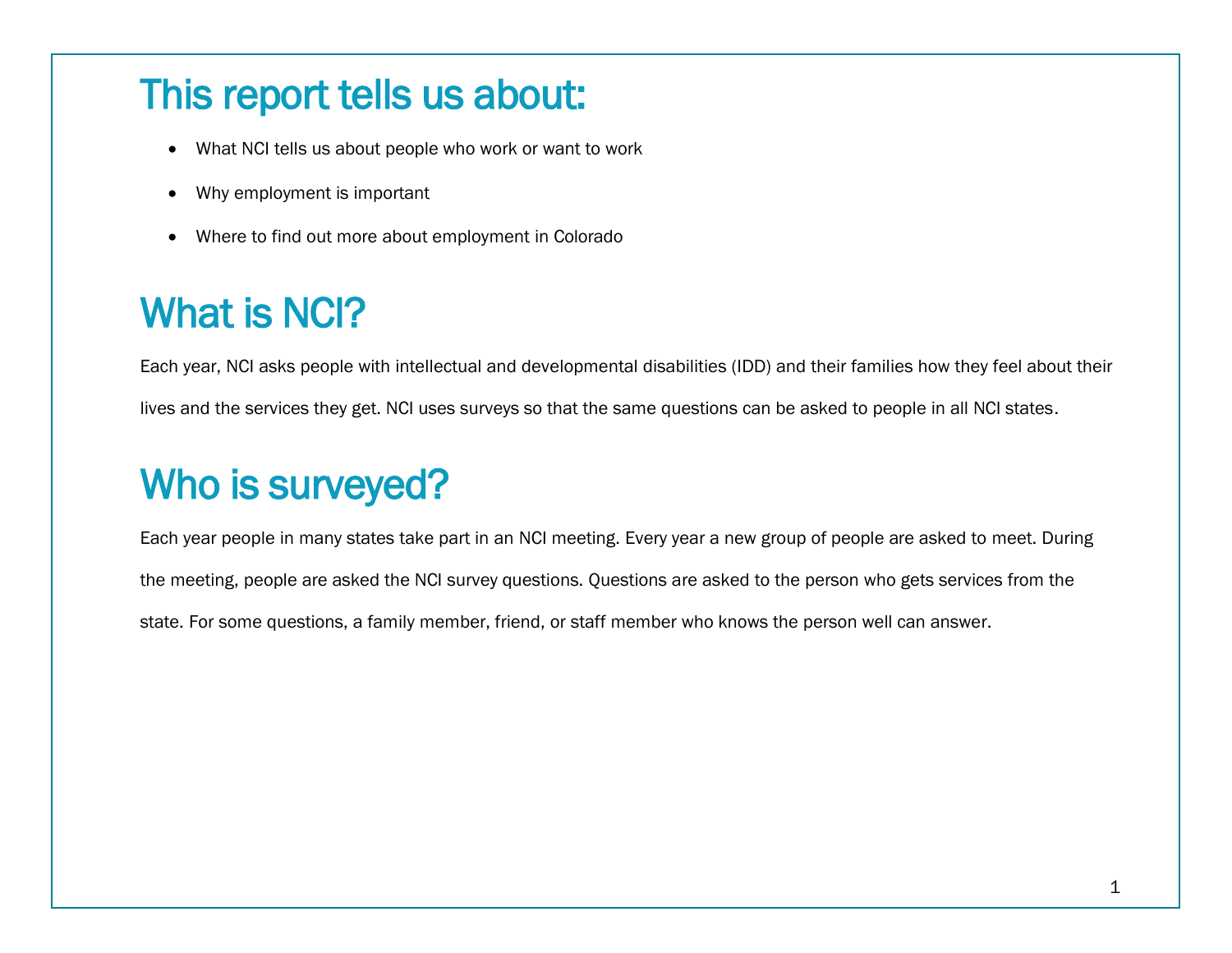#### How are data shown?

NCI asks questions about employment and other things people do during the day, like if they work in the community, go to a day program or volunteer. In this report, we show how people answered questions about employment. There are also questions about taking classes or training. Like "Do you take classes, training, or do something to help you get a job, get a better job, or do better at the job you have now?"

Each page shows a different question and the answers. Each page also has a pie graph. It shows how many people said yes and how many said no to the question. There are also words and stick figures that show how many yes and no answers there were for each question. The answers are whole numbers (like 60% or 90%).

Due to the COVID-19 Pandemic the 2019-20 In-Person Survey (IPS) survey data collection period was unexpectedly abbreviated with all data collection stopped on April 15, 2020. At the time IPS surveying was ended, states were in many different stages of survey administration. Very few states had completed data collection.

Ultimately, NCI decided that, to create a state report on the IPS data for a state this year, we would use a 10% Margin of Error (MoE) threshold. This means that states will receive a state report if the number of surveys collected prior to the IPS surveying shut-down reach a threshold of 10% MoE (based on the sample frame number reported in the state work-plan). Previous years of IPS reporting have used a 5% MoE threshold. CO conducted 304 valid surveys, the MoE is 5.54%.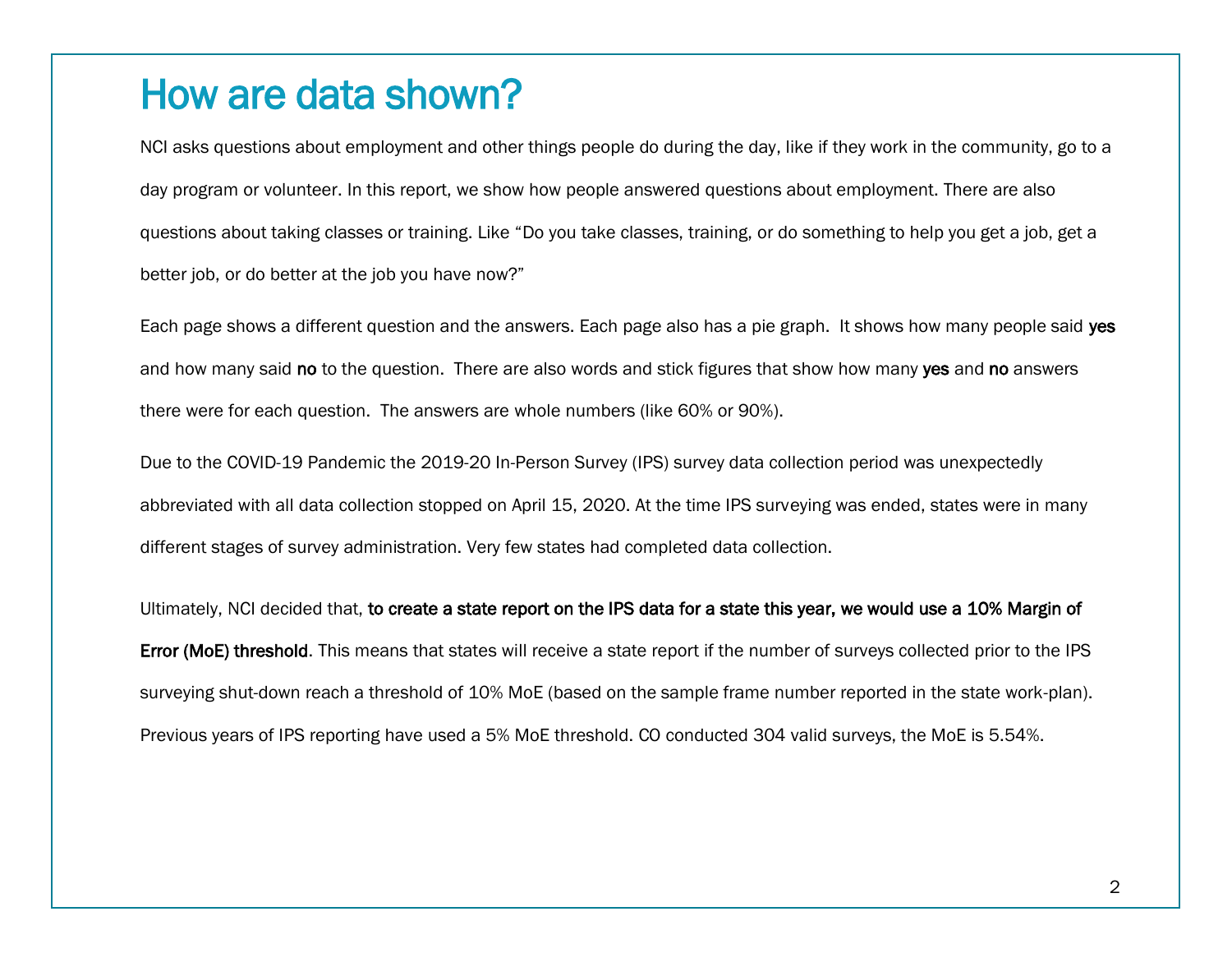For this report we round percentages to the nearest ten percent. To round, we look at the last digit in a number. If the digit is 5 or more, we "round up" to the next highest number with a zero. If the digit is 4 or less, we "round down" to the next lowest number with a zero.



For example:

If 87% of people say they would like a job, we "round up" to 90%.

If 12% of people say they have a paid job, we "round down" to 10%.

This report can help people talk about services and supports. If you want more information, you can look up the full report at:

[http://www.nationalcoreindicators.org](http://www.nationalcoreindicators.org/)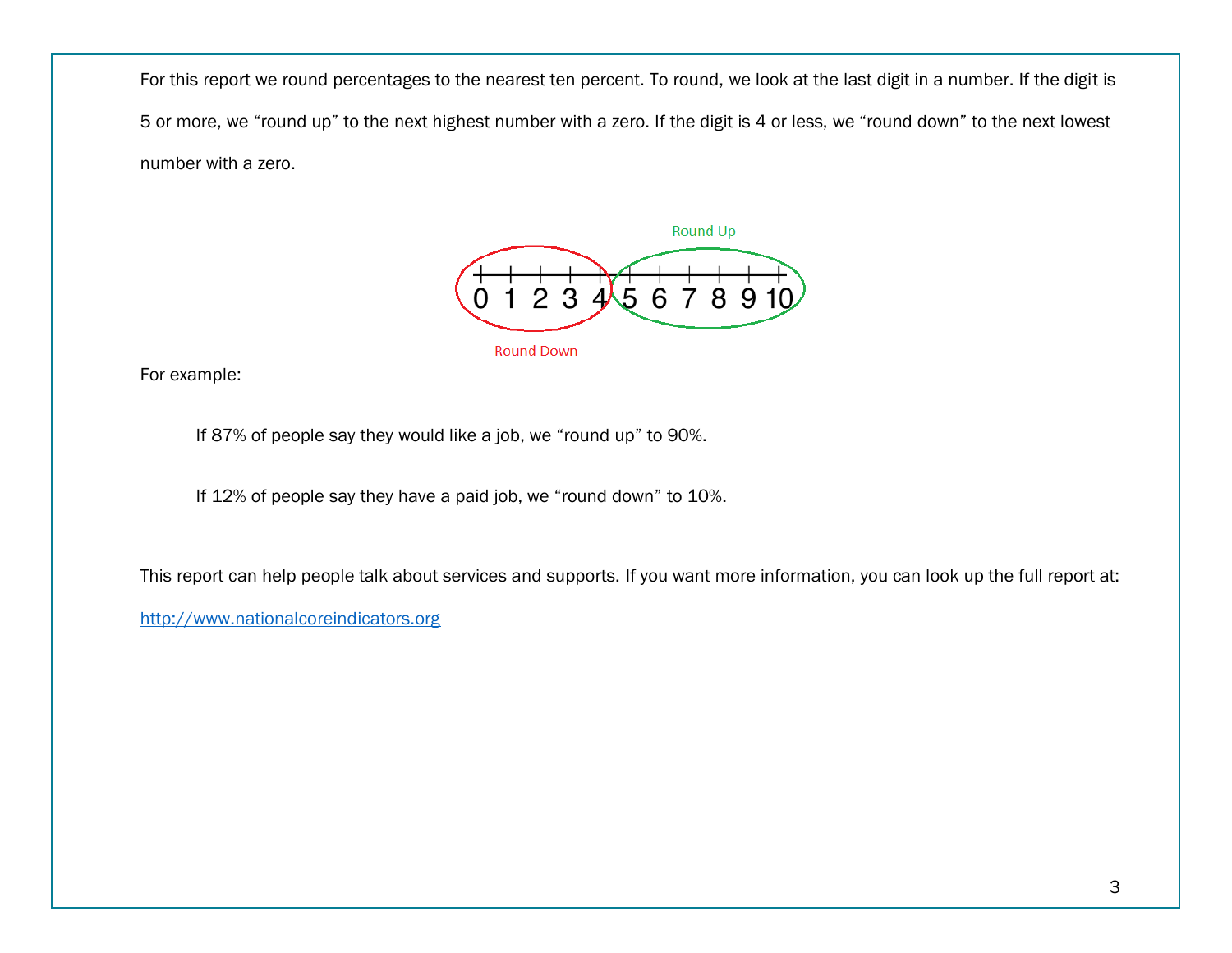

# Making Connections - Why Is Community Employment Important?

Community employment means working with and around people who do not have disabilities. People with disabilities are

much less likely to have a paid job in the community than people who do not have disabilities.<sup>1</sup> Working is an important part

of life for many people.

 $\overline{a}$ 

Work helps people pay for things they need (like rent and food). It also helps people pay for things they like to do for fun (like

going to the movies or out to dinner). They get to spend more time with people in their community and meet people. People

who work say that working makes them feel better about themselves.<sup>2</sup>

<sup>1</sup> Winsor, J. et al (2017). State Data: The national report on employment services and outcomes 2016. Boston, MA: University of Massachusetts Boston, Institute on Community Inclusion. www.StateData.info

<sup>2</sup> Self-Advocates Becoming Empowered & Green Mountain Self-Advocates (2018). A Purpose in Life: Why Employment First Matters to Self-Advocates. Boston, MA: UMass Boston, Institute for Community Inclusion. https://www.thinkwork.org/purpose-life-why-employment-first-matters-selfadvocates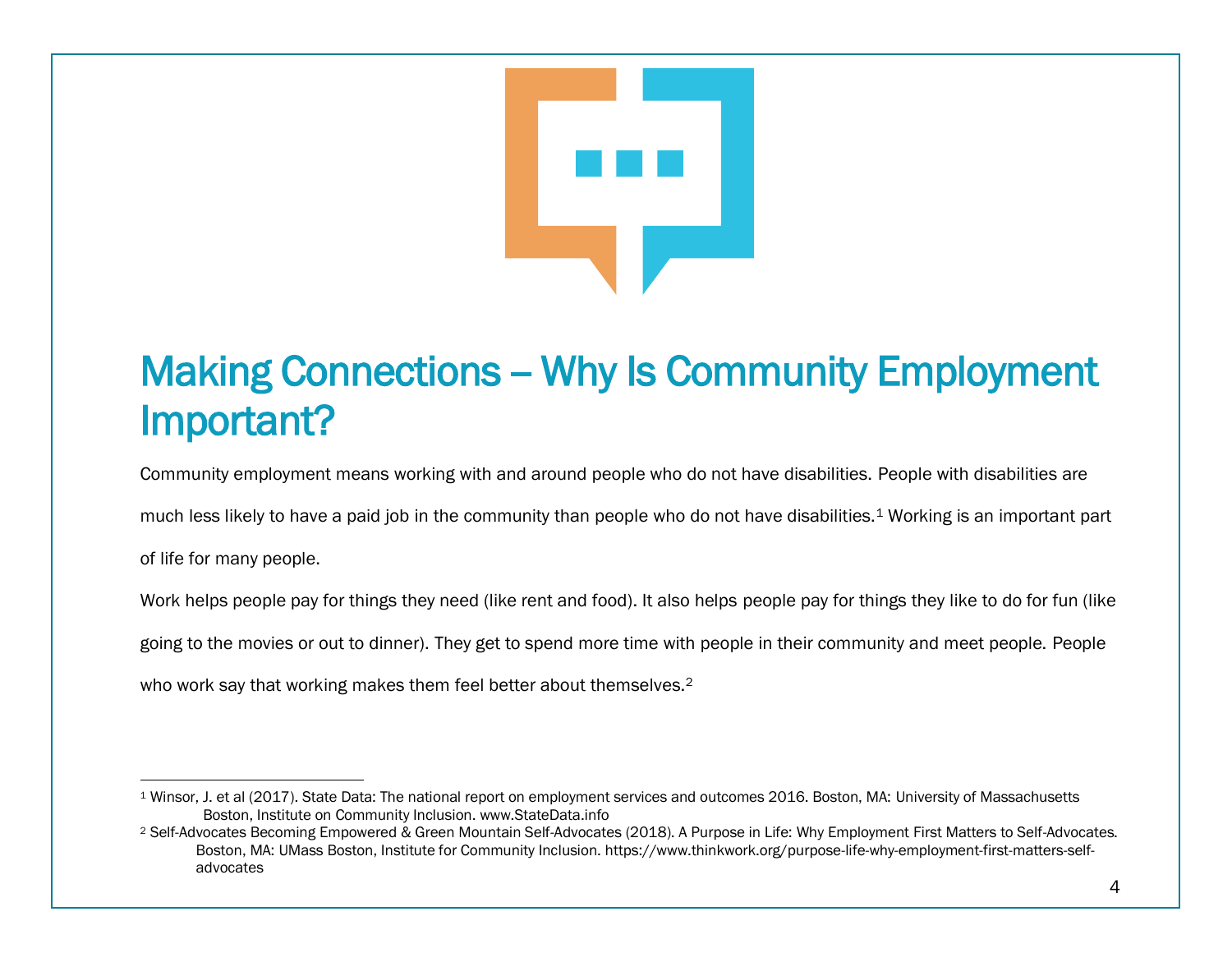## Paid Community Job

NCI asks if people have a paid community job. A paid community job is work that is done in the community, around people who do not have disabilities. A paid community job can be done individually (meaning on your own or on your own with a coach) or with a group of people with disabilities in the community (like a work crew).

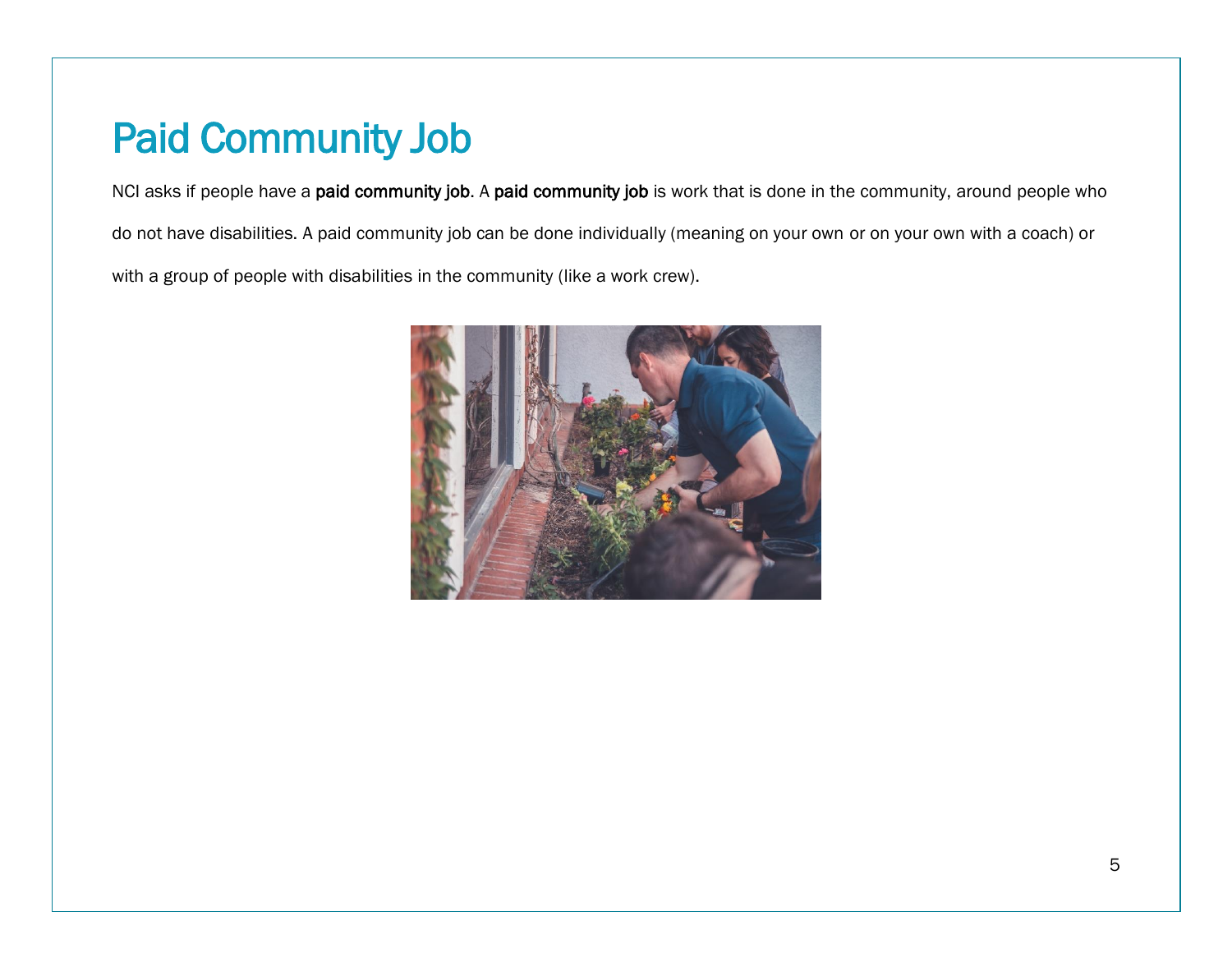#### Do you have a paid community job?









NCI tells us **3** out of every **10** people **have a paid community job.**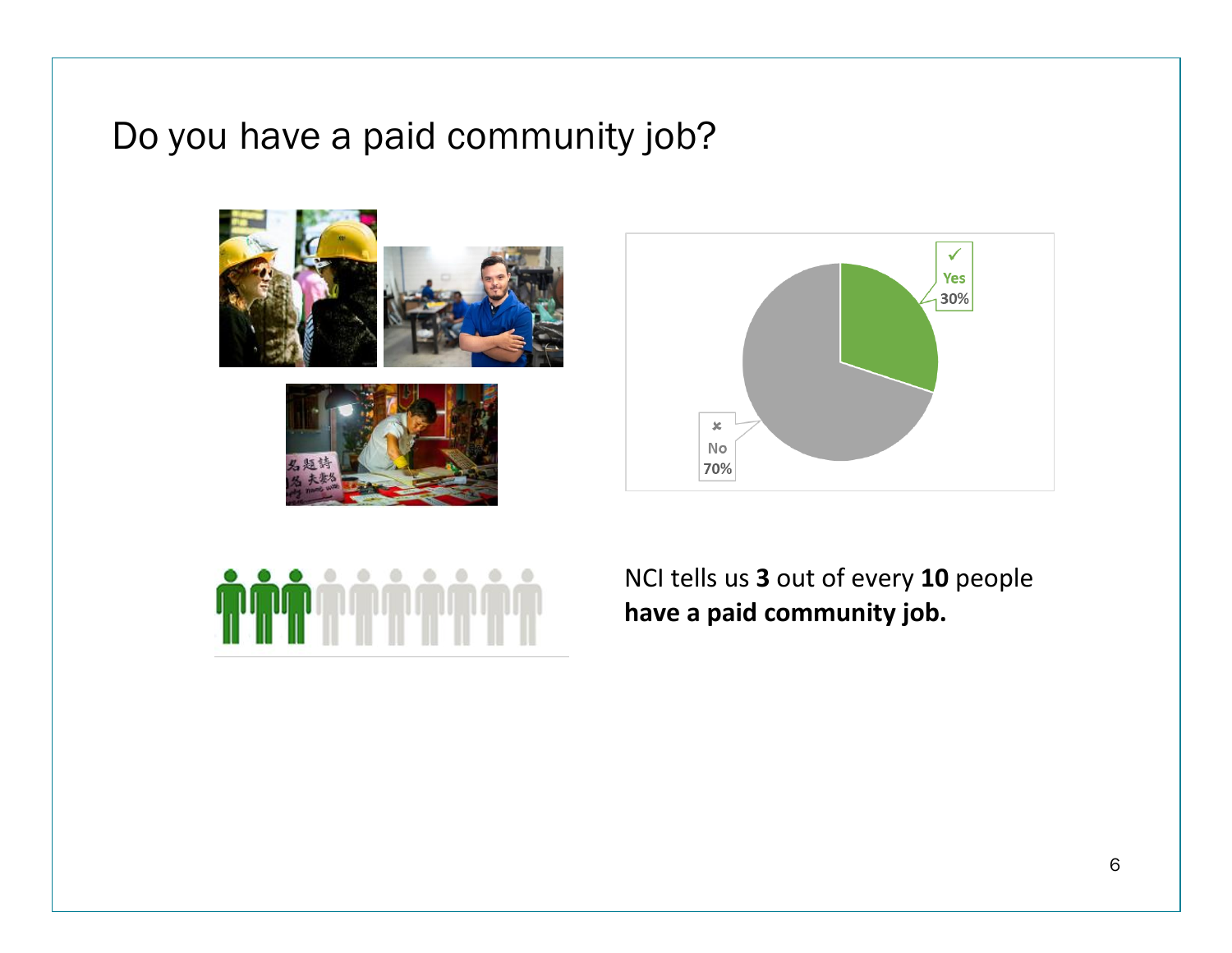# If you don't have a paid job in the community, do you want one?









NCI tells us **5** out of every **10** people who don't have a paid community job said **they want one.**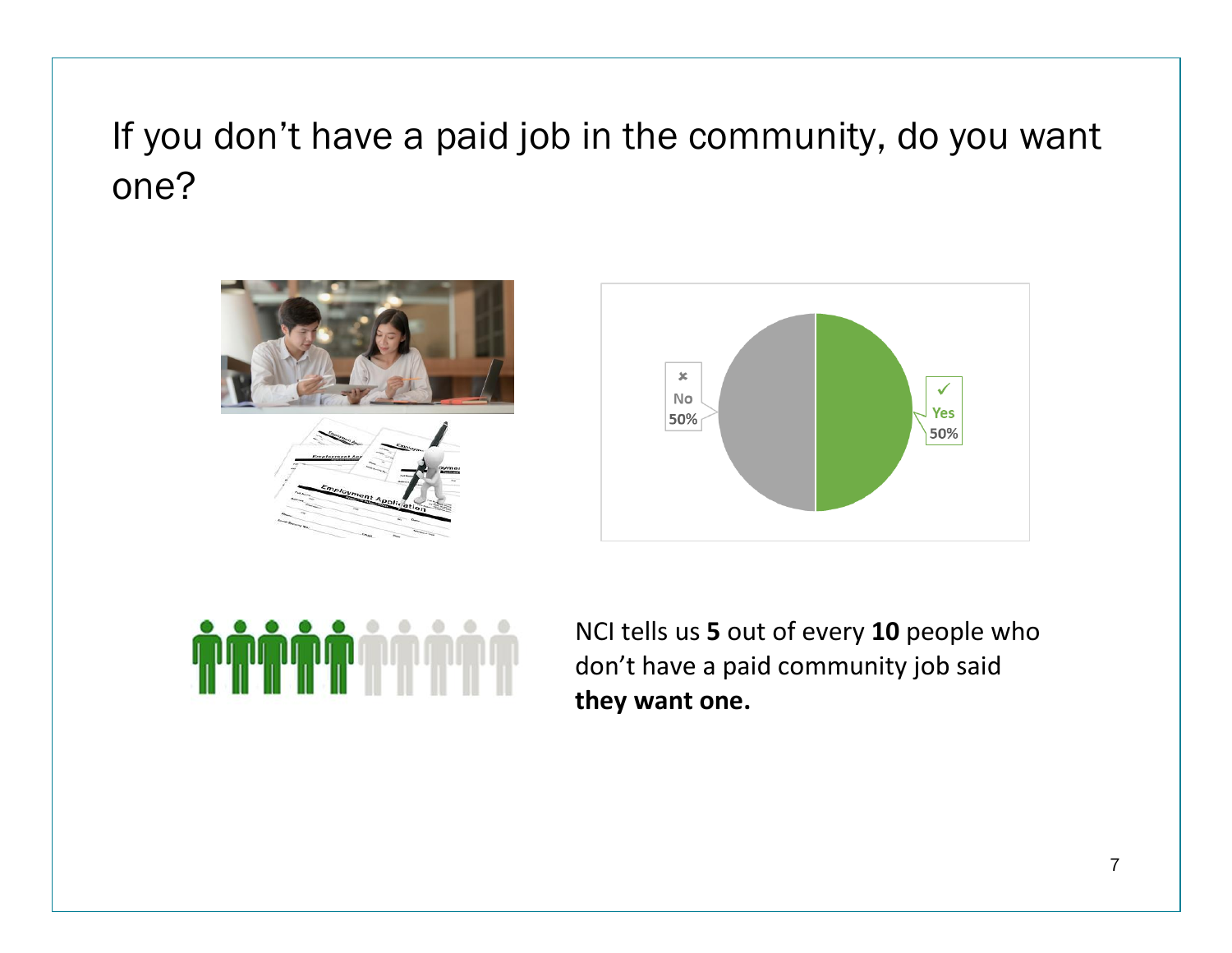#### Is community employment a goal in your service plan?







NCI tells us **3** out of every **10** people **have community employment as a goal in their service plan.**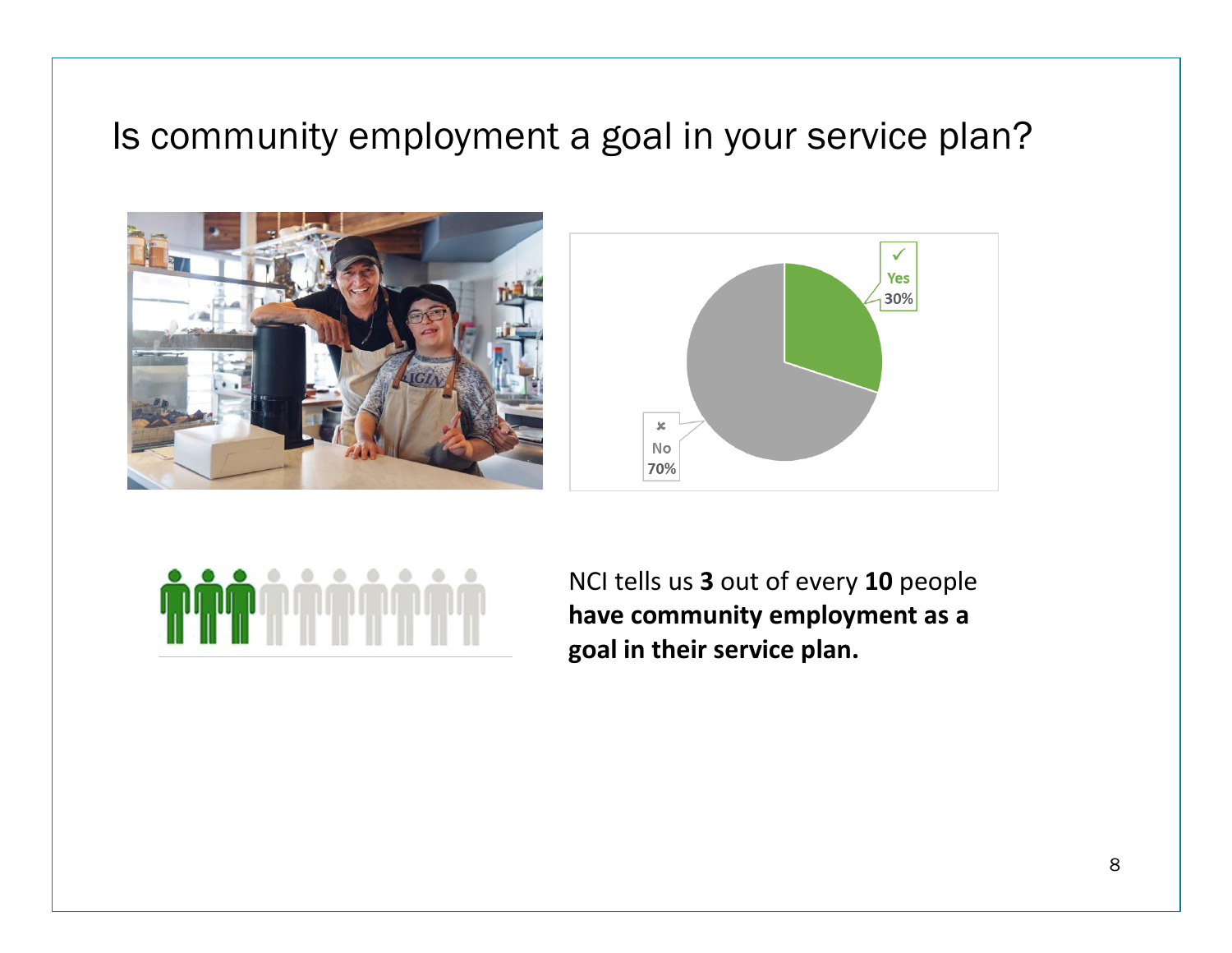## Classes, Training and Volunteering

NCI asks people if they do things to help get a job or do better at the job they have (like if they have a job coach or do skills training). NCI also asks people if they volunteer. Taking classes or volunteering are some ways that can help people learn skills to get a job.

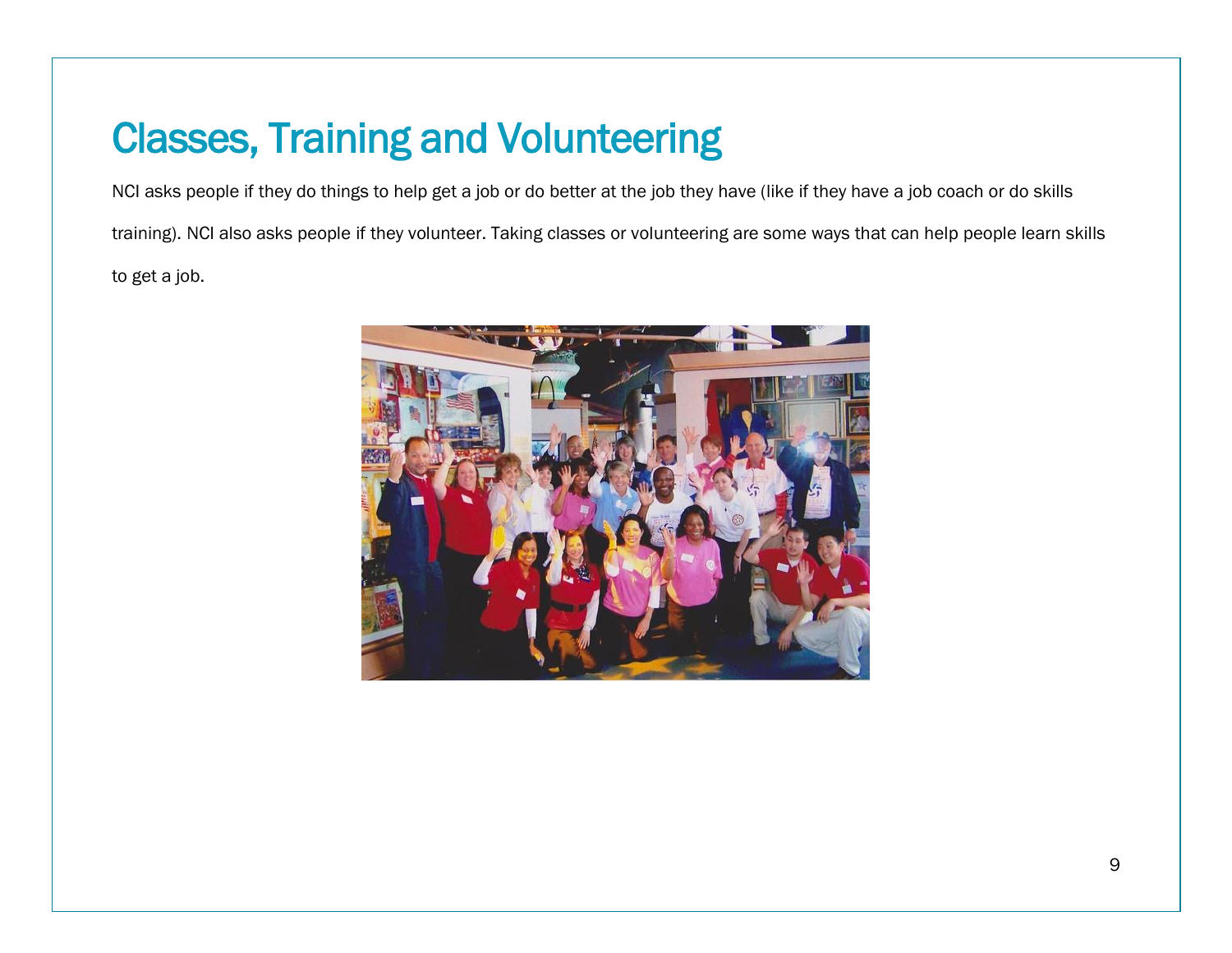Do you take classes, training, or do something to help you get a job, get a better job, or do better at the job you have now?







NCI tells us **4** out of every **10** said **they take classes or do training to help them get a job, get a better job or do better at the job they have now.**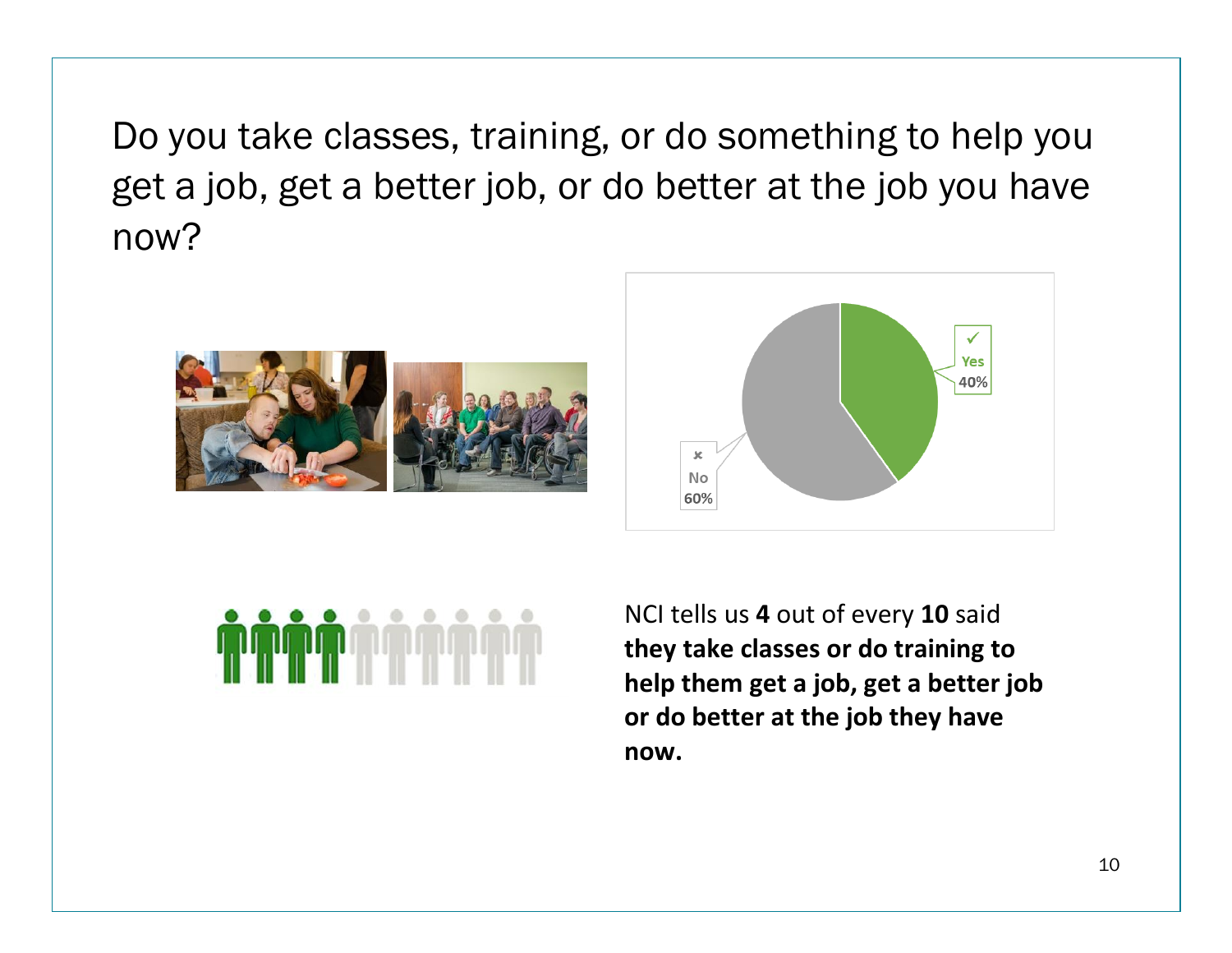#### Do you volunteer?









NCI tells us **5** out of every **10** people said **they volunteer.**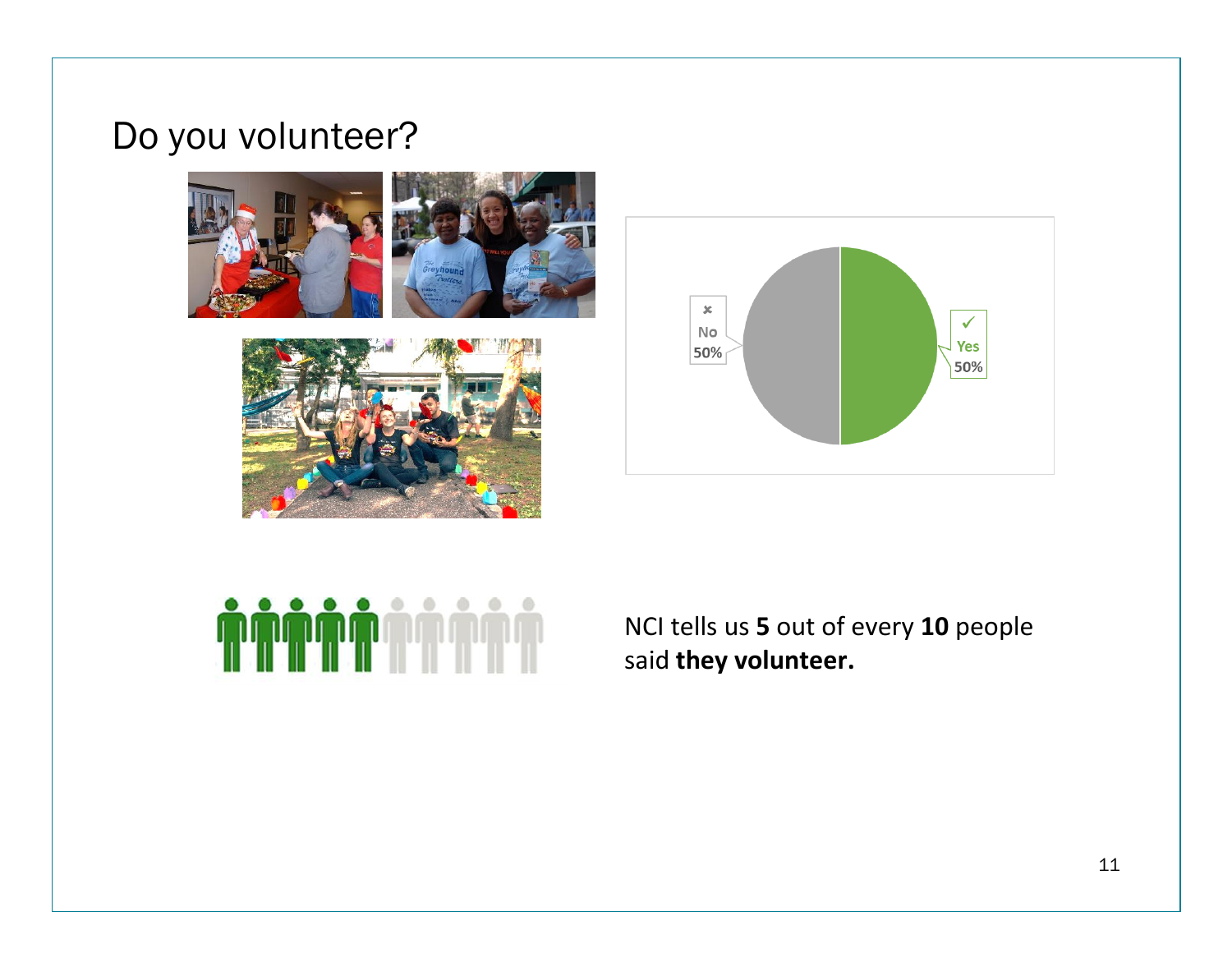

## What Did We Learn?

NCI tell us about people in Colorado:

30% Have a paid community job

50% Who don't have a paid community job want one

28% Have community employment as a goal in the service plan

38% Take classes, training, or do something to get a job or do better at the job they have now

49% Volunteer